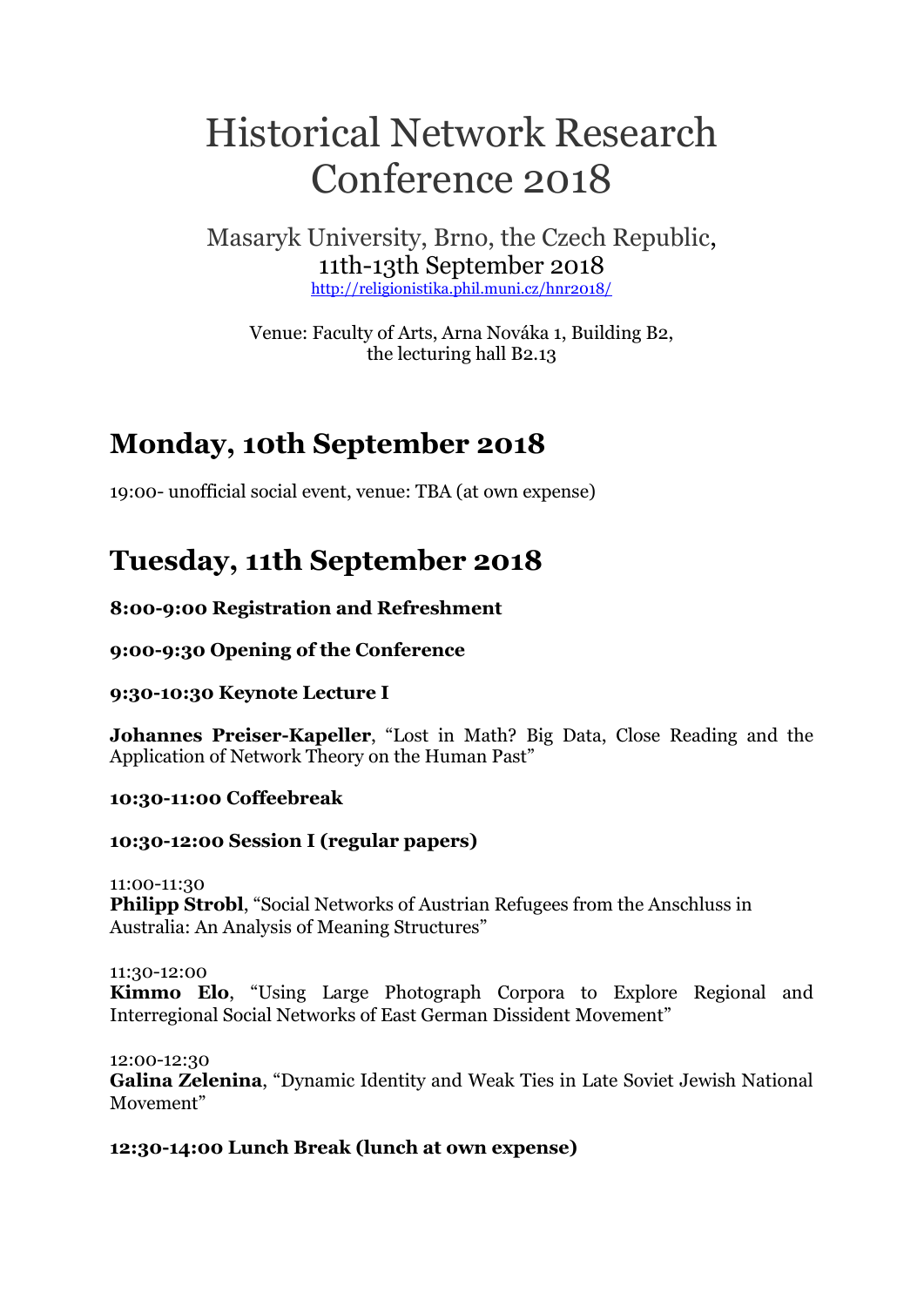# **14:00-16:00 Session II (regular papers)**

13:30-14:00

**Yann Ryan**, "A Networked Approach to Early Modern News Flow"

14:00-14:30

**Olga Zaslavskaya**, "Family Network and Early Globalization: Transnational Space-Making in the Middle East and Beyond"

14:30-15:00 **Naim Bro**, "Pipiolos and Balmacedistas: Explaining Allegiance in the Chilean Civil War of 1891"

15:00-15:30 **Vladimir Uspenskiy**, "Unseen Divide: Using SNA for Studying the Court Parties in Early Modern Muscovy"

# **16:00-16:30 Coffee Break**

# **16:30-17:50 Session III (short papers)**

16:30-16:50

**Daniel Knox**, "Deconstructing the Networks of Ostrogothic Italy: An Approach to Ennodius of Pavia"

16:50-17:10

**Evina Steinova**, "Isidore's *Etymologiae* as a Window into Carolingian Intellectual Networks"

17:10-17:30 **Petra Mutlová**, "Networks of Ideas in the Czech Reformation: A Project-Proposal Presentation"

17:30-17:50

**Jan Škvrňák & Michal Škvrňák**, "*Divide et impera*: Social Network Analysis of Bohemian Civil War 1248-1249 and Its Aftermath"

# **Wednesday, 12th September 2018**

# **9:00-10:00 Session IV (regular papers)**

9:00-9:30

**Ilan Talmud**, "Structural and Cognitive Embeddedness of Venture Capital Funds 1995-2002: Inequality vs. Interdependence"

9:30-10:00

**Martin Stark & Matthias Bixler**, "Modeling the Dynamics of a Rural Credit Market in the 19th Century"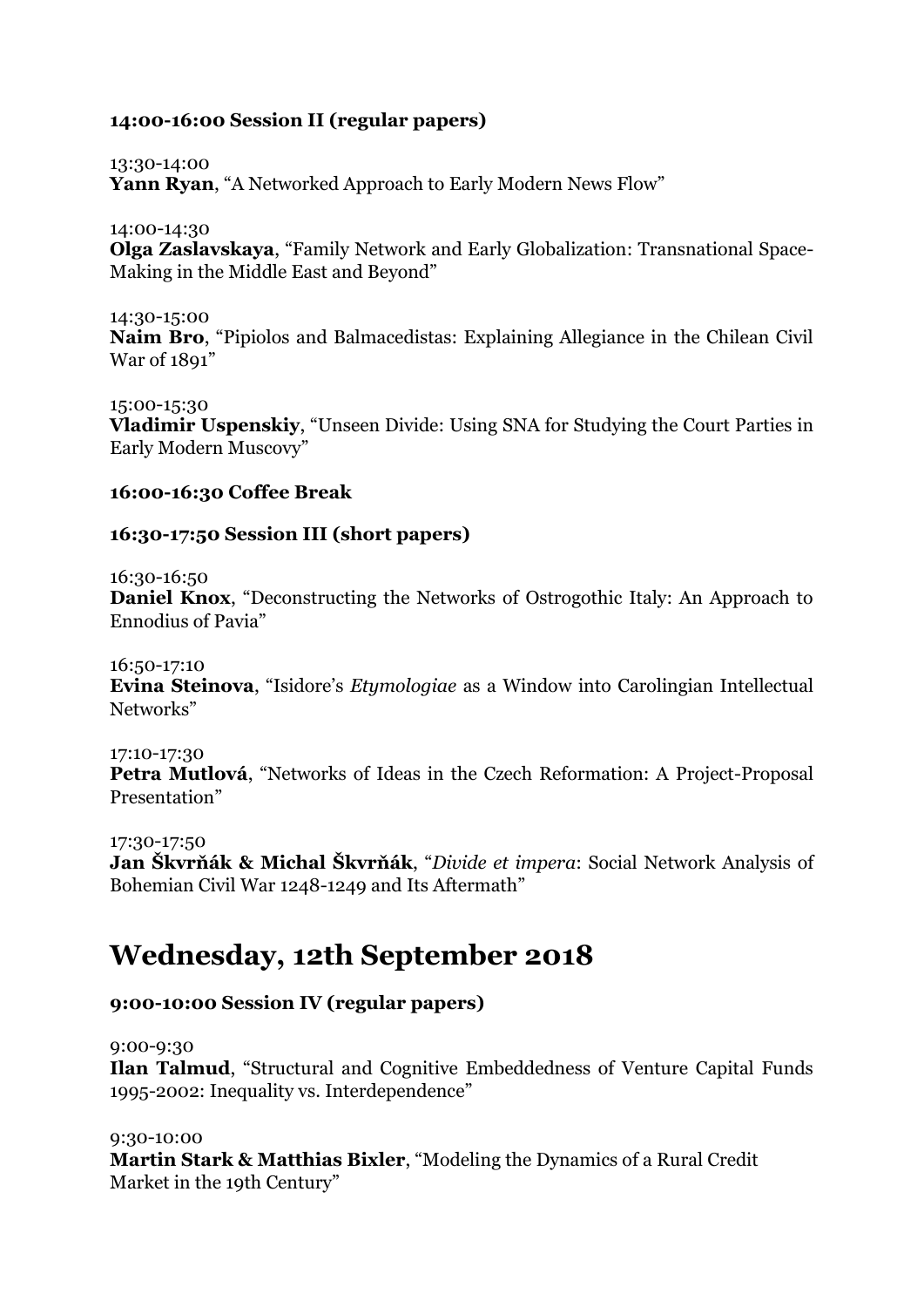## **10:00-10:30 Coffee Break**

#### **10:30-12:00 Session V (regular papers)**

10:30-11:00

**David Zbíral & Tomáš Hampejs**, "Women, Men, and Medieval Heresy: Tackling an Old Question through Network Analysis"

11:00-11:30 **Delfi I. Nieto-Isabel**, "Strangers in a Strange Land: Waldensian Networks in 14thcentury Languedoc"

#### 11:30-12:00

**Zdenko Vozár**, "Metadata for the Middle Ages: A Network Analysis of Manuscriptorium.com"

#### **12:00-13:30 Lunch Break (lunch at own expense)**

#### **13:30-14:30 Keynote Lecture II**

**Jana Diesner**, "Bias Detection and Theory Validation in Social Network Analysis"

#### **14:30-15:30 Session VI (regular papers)**

14:30-15:00

**Marek Vlach**, "Antonine Plague: Case Study of Epidemiological Modeling and Impact Evaluation"

15:00-15:30 **Aleš Chalupa et al.**, "Generative Historiography of Ancient Religions: How to Model the Spread of Religions in the Ancient Mediterranean"

#### **15:30-16:00 Coffee Break**

# **16:00-17:20 Session VII (short papers)**

16:00-16:20 **Johanna Gautier**, "Socio-History of Global Financial (De)Regulations (1971-1987)"

16:20-16:40 **Daniel Schubert,** "Economic Aspects of Dark Networks"

16:40-17:00

**Egor Lykov**, "The Network of Austrian and Russian Rail Enterprises 1850–1914"

17:00-17:20

**Andrej Svorenčík**, "Doctoral Origins of Economics Faculty"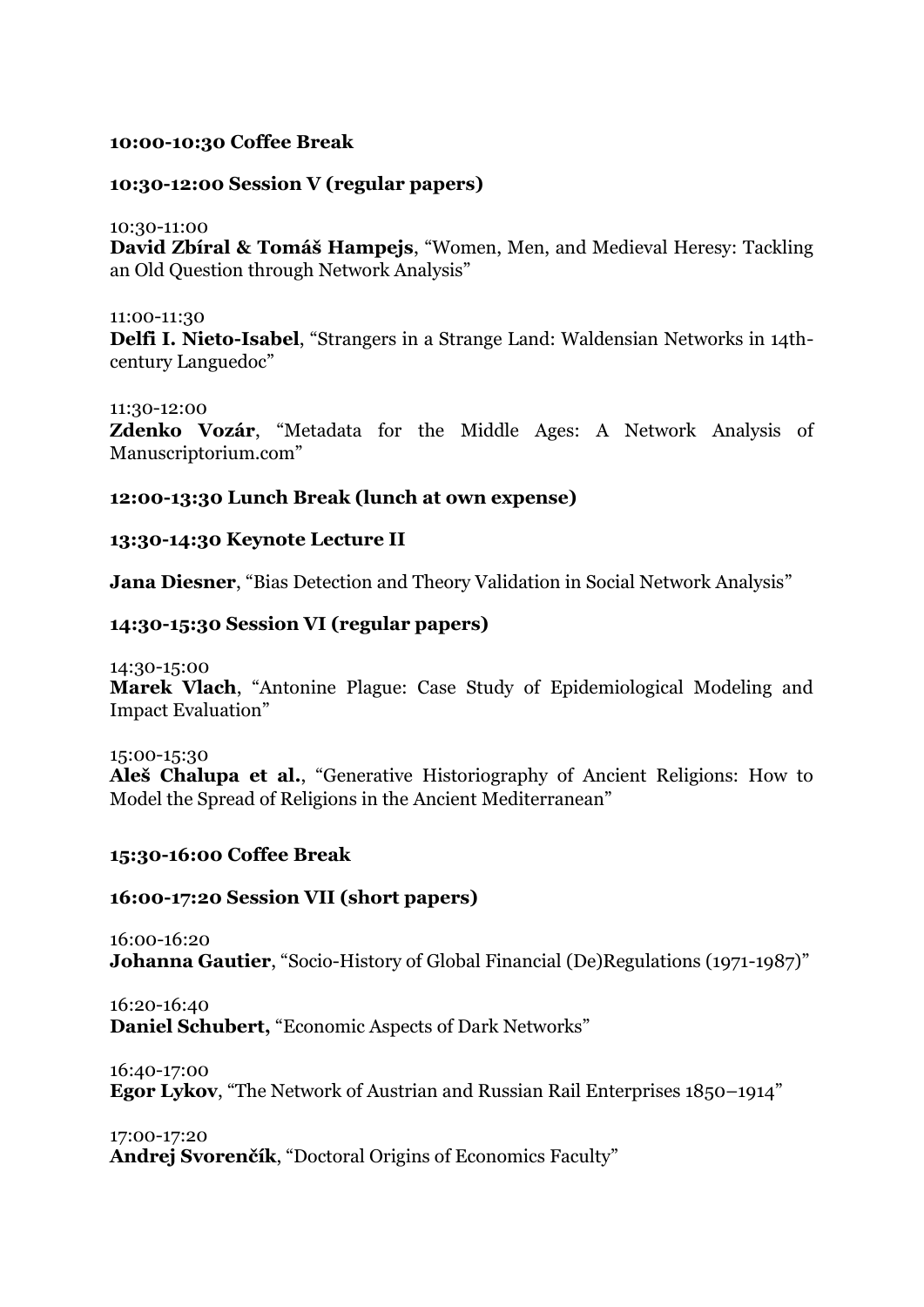**17:30-18:30 Poster Session**

**19:00- Social Event**

# **Thursday, 13th September 2018**

# **9:00-10:00 Session VIII (regular papers)**

9:00-9:30

**Ray Rivers & Tim Evans**, "Does Modelling Try to Impose the Present on the Past?"

9:30-10:00 **Roberto Lalli & Dirk Wintergrün**, "A New Methodology for Modeling Socio-Epistemic Networks in Historical Research: The Case of General Relativity"

#### **10:00-10:30 Coffee Break**

# **10:30-12:00 Session IX (regular papers)**

10:30-11:00 **Diana Curca**, "Resistance to Standardization: Denis Diderot's Egonetwork"

11:00-11:30

**Maximilian Kaiser**, "Biographies and Historical Networks: Use Cases for Biographical Data in the Realm of Digital Art History

11:30-12:00

**Mark Hill & Ville Vaara**, "Intellectual and Material Networks in Eighteenth Century Britain: The ESTC as Historic Relic"

# **12:00-13:30 Lunch Break (lunch at own expense)**

**13:30-14:30 Keynote Lecture III**

**Antske Fokkens**, TBA

# **14:30-15:30 Session X (regular papers)**

14:30-15:00

**Martina Hacke**, "The Network of the Students of Basel at the University of Paris at the Beginning of the 16th Century"

15:00-15:30

**Stefan Gigacz**, "Joseph Cardijn and the 'Jocist' Network at the Second Vatican Council"

# **15:30-16:00 Coffee Break**